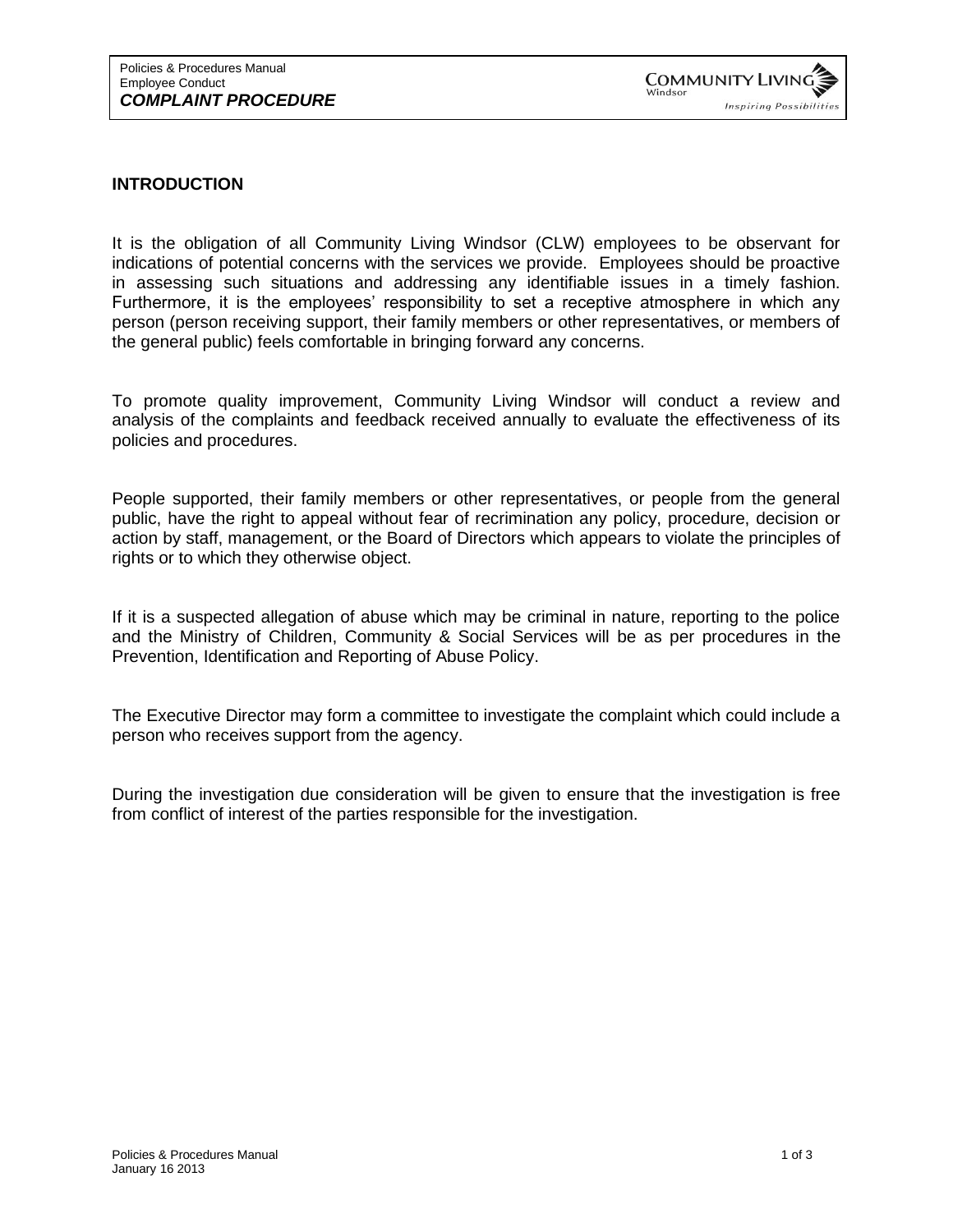## **Steps to file a Formal Complaint:**

There are guided steps to follow when a person chooses to make a Formal Complaint. If during any Step of the process, the person making the complaint feels uncomfortable, or wishes not to disclose any information to the designated Management Personnel, they may file their complaint with a Management Personnel with whom they do feel comfortable.

- Step 1: Whenever possible, the person making the complaint will try to resolve the issue with the employee(s) or person(s) involved. This will be documented and forwarded accordingly. The person making the complaint will be offered support to resolve the situation.
- Step 2: If the process in Step 1 doesn't resolve the issue, the person making the complaint can forward their concern explaining the details of their situation. The details can be communicated in whatever manner works best for the person making the complaint: expressed orally in a face to face conversation; in writing; over the phone; by way of audiotape; or through email. The details of the concern will be documented on the CLW Formal Complaint Form and will be forwarded to the appropriate Management Personnel.

The Manager will contact the person that has made the complaint and attempt to resolve the complaint to the person's satisfaction. The Manager will contact everyone that is involved within the situation in order to address the situation appropriately.

The Manager will contact the person making the complaint and the employee(s) or person(s) involved within two (2) business days.

If the complaint is resolved at this level, the resolution will be documented and the person making the complaint will receive a written copy of the resolution.

Step 3: If the process in Step 2 doesn't resolve the issue, if applicable, the Manager will forward the documentation describing the complaint to the appropriate Director. The Director will contact the person making the complaint and everyone involved in order to resolve the situation.

 If the Director is unable to resolve the situation, or if it is not applicable to forward the concern to the Director, the documentation detailing the complaint will be forwarded to the Operations Director, and if need be, the Executive Director.

 The Operations Director, or if need be, the Executive Director, will contact the person making the complaint and the employee(s) or person(s) involved, and attempt to resolve the complaint to the person's satisfaction.

 The Director, or the Operations Director, or the Executive Director will contact the person making the complaint and the employee(s) or person(s) involved within two (2) business days.

 If the complaint is resolved at this level, the resolution will be documented and the person making the complaint will received a written copy of the resolution.

Step 4: If the process in Step 3 doesn't resolve the issue, a review of all of the documentation and a binding decision will then be made. The documentation detailing the complaint will be forwarded to the President, Board of Directors or Designate, who will make their recommendations and final decision.

The President, Board of Directors or Designate and the Executive Director will meet with the person making the complaint and employee(s) or person(s) involved (as required) before making a decision.